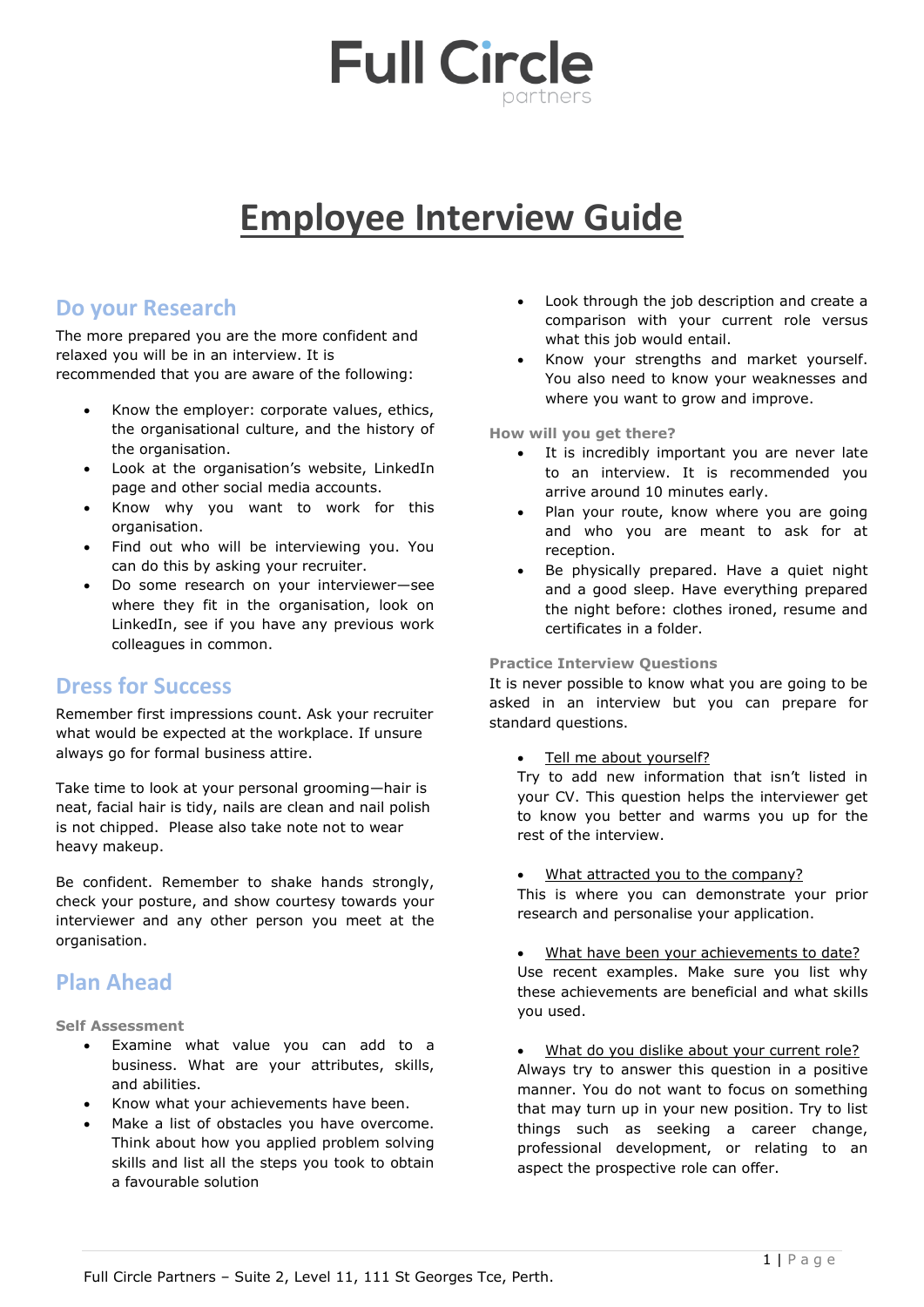

• Tell me about a time you encountered a challenge and how did you resolve it?

This is a behavioural question. Try using the STAR method for answering this question – Situation, Task, Action, Result.

Situation: set the scene for the challenge/obstacle

Task: What was required of you

Action: What you actually did. How you went about resolving the issue.

Result: Make sure the result was positive for the business as well as for yourself.

Remember: Behavioural questions assume that past behaviour will indicate future behaviour.

These questions will begin with: "tell me about a time when"; "describe a time when"; "have you ever"; or "give me an example".

#### Do you have any questions for us?

Have a list of pre-prepared interview questions. Try asking questions like the following:

What type of induction and training do you offer? Why is the position available?

Is there any prospect for career advancement? Ask the interviewer why they like working for the company.

Where is the company heading in the next couple of years?

What are the next steps after this interview?

# **Types of Interviews**

It is important you understand the different styles of interview. Ask your recruiter if they know how you are being interviewed.

#### **Structured**

This is usually a one on one interview and the most common. The interviewer wants to see how you will fit into the company. There will be a set list of questions being asked to identify your skills and abilities. Keep your answers short and to the point. Focus on the questions being asked.

#### **Panel Interview**

This is similar to the structured one on one interview but with more than one interviewer. Members of the panel will most likely be from different areas of the business and each will have their own agenda.

You must quickly establish rapport with each member. Remember to face and direct your answer to the person asking the question.

#### **Unstructured**

This is a more informal interview style: usually more conversation based. Remember to employ active

listening skills and you will be required to carry the conversation. You are there to convey you are the most qualified for this position. Do not let the informal environment impact your professional behaviour: you are being monitored to determine if you will fit within the company culture.

#### **Behavioural**

This is an interview style used to probe you for information. The belief is that past performance will be indicative of future performance. All questions will be based upon how you have previously handled a situation.

Try to identify the skills and behaviours the employer would be looking for. For example: technical, administrative, teamwork, motivation, personal skills, leadership or flexibility. Apply the STAR method (situation, task, action, result) when answering any behaviour based question.

#### **Problem Solving / Case Interview**

This type of interview is used when it can be difficult to assess your skill set without some form of test.

It could be as easy as role playing a situation within the business. For example dealing with a client or another co-worker.

You could also be required to demonstrate your skills through computer based programs.

Remember the interviewer isn't always looking for the correct answer, more assessing your thought process and your responses.

#### **Group Interview**

This is employed when the interviewer/s want to determine how you will perform in a group. It usually involves solving a problem as a group. You are being assessed on your communication, contribution, expression, how you react to others, and how you achieved the end goal. Remember not everyone has to be a leader; however, it is important to interact within the group and stand out.

#### **Stress Interview**

Where a job requires the employee to act under pressure or stress, an interviewer may test your reaction. To be successful in this type of interview focus on the question being asked and not the manner in which it is delivered.

Questions could be asked either in a structured or unstructured manner. You may be asked strange questions; the interviewer may appear distant, rude or indifferent.